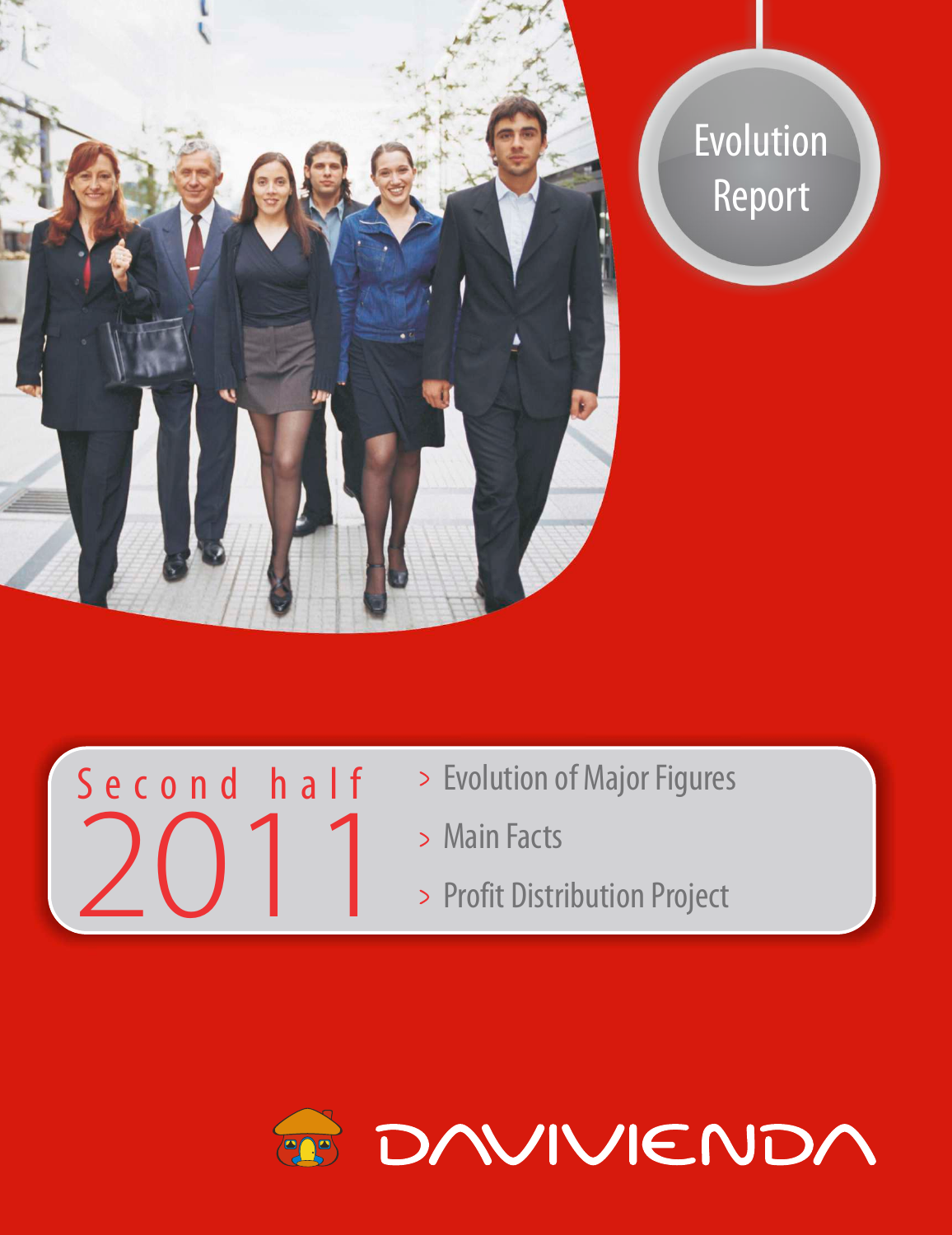



**Corporate Loan Portfolio (COP trillion)**



**Equity (COP trillion)**











#### **Deposits (COP trillion)**



**Net Income (COP billion)**

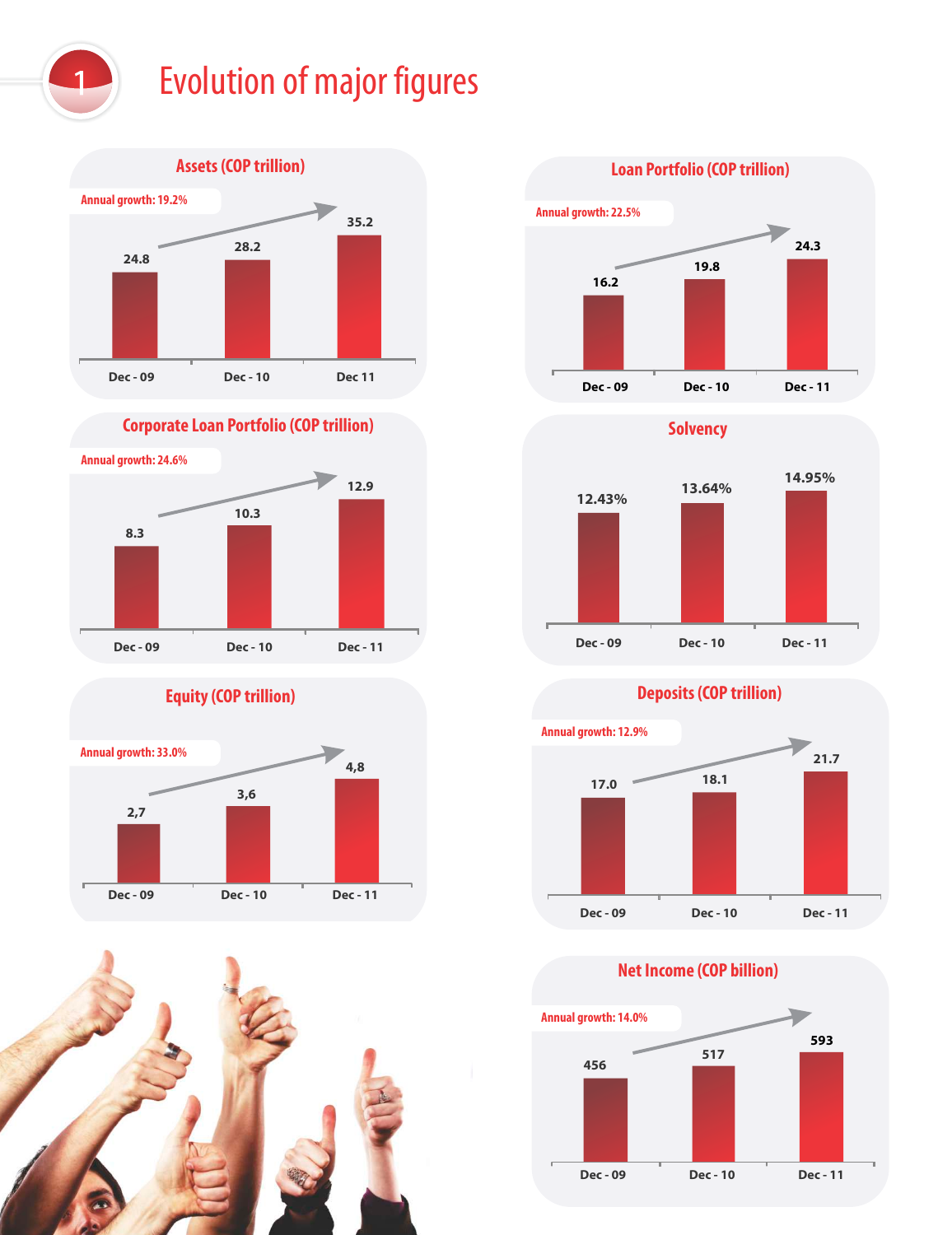Main facts



#### Investment Grade

As another step more to come out into international market, Davivienda with great success received the investment grade from the three major international rating agencies: Moody's (Baa3 rating granted on October 24, 2011), Standard & Poors and Fitch Ratings (BBB- granted on October 28, 2011).



# Second issue of Shares

During the month of November 2011, the second issue of preferential shares was issued in which we were able to obtain funds for COP 716 billion; currently already 20.9% of the shares are in the market, thus being able to give the share a better liquidity, and leverage the Bank's growth.



# Second issue of Bonds

Banco Davivienda carried out successfully in August 2011 the second issue of national bonds with a result of COP 500 billion in ordinary Bonds, receiving a demand 2.9 times higher than this value.



# Administration of environmental and social risk

We created the Environmental and Social Risk Administration System, in order to assess the impact of our long term credit operations of the corporate and constructor segments, intended to finance the projects that may generate negative environmental or social impacts.



# Support to customers who are victims of the heavy rains

We worked to help lessen the impact of the heavy rains on our customers with mortgage loans, SMEs and Business Customers, facilitating the access to the delivery of resources, indemnifications and income, delivering subsidies offered by the Government through the creation of interdisciplinary teams in synergy with other group companies.



#### A breath for the planet

As a result of our program "A breath for the planet", we were able to recycle 223 thousand kilograms of paper; with this we estimate that we helped to save 3,825 trees, reduce by 35% the footprints equivalent to 280 trees, a reduction of 1.11% of the total KW/H and of 2% of the cubic centimeters of water consumed in the year.



#### Acquisition HSBC Central America

On January 24, 2012 the Bank announced the agreement to purchase banks, insurance companies and financial institutions that HSBC Holdings has in El Salvador, Costa Rica and Honduras for USD 801 million, that have 136 offices and 393 ATMs in total. This acquisition represents a growth in excess of 20% of the consolidated business that Banco Davivienda currently has, and in respect to markets served an expansion of close to 30%.

**Proyecto de Distribución** Note: For more imormation on the environmental, economic and social performance of our org.<br>Sustainability Report of Davivienda and Affiliates 2011, at www.davivienda.com/Inversionistas Note: For more information on the environmental, economic and social performance of our organization, we invite you to read the 2011